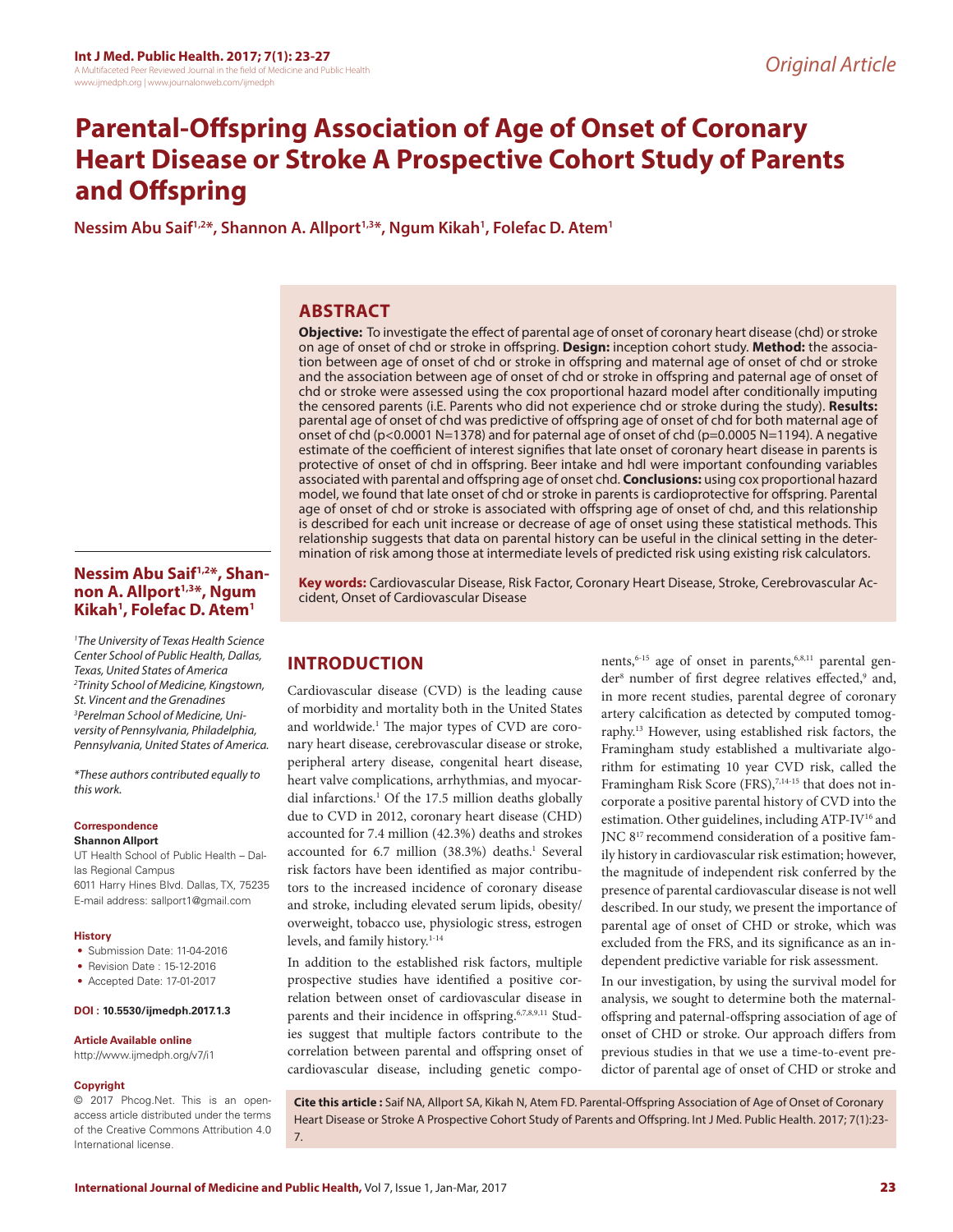the time-to-event outcome, offspring age of onset of CHD or stroke, while controlling for offspring modifiable risk factors. This analysis enables us to interpret results in a unit scale rather than using the thresholding approach, in which the distinction of "premature" cardiovascular disease is determined using a cutoff age of 55 for males and 65 for females.<sup>14</sup> The thresholding approach dichotomizes the independent variable (family history of CHD or stroke) in to a "yes" or "no" binary outcome, which oversimplifies and reduces the power of the relationship between the two variables. Identifying the precise age of onset of these cardiovascular diseases in parents and characterizing the effect on risk of CHD or stroke development in offspring has the potential to aid clinicians in risk stratification and management plans for patients determined to be at intermediate risk after traditional risk factors are accounted. This detailed characterization can also establish a more appropriate time for the initiation of primary prevention and risk factor modification in offspring to prevent or delay the onset of CHD or stroke.

### **MATERIALS AND METHOD**

For this analysis, we used The Framingham Heart Study (FHS) database. The FHS is a well-known, longitudinal prospective cohort study that is a premier database for the study of cardiovascular disease and other chronic diseases. The study started in 1948, when FHS scientists and participants embarked on an ambitious project to identify risk factors for heart disease. The FHS Original Cohort consists of 5209 respondents (55% females). All 5209 participants, aged 28–62 years with mean age 44 years, were present for the first medical examination, administered beginning in 1948. Nearly all of the initial subjects were Caucasians. The Offspring Cohort (FHSO) was launched in 1971 with 5,124 participants (52% females), with a mean age of 36 years and range 5-70 years. Our analysis used values collected during the FHS Original Cohort (1971 – 1974, n = 3,261) Exam 12 and the FHSO Exam 1 (1971 – 1975, n = 5124). There was a total of 2572 linked parent-offspring pairs. Participants were included only if they had not yet developed overt symptoms of coronary heart disease or stroke and excluded if they had missing data. The deterministic linkage of the two datasets was possible, thanks to the Framingham Executive Committee that provided anonymous patient IDs and specific family codes.

In our study, in order to evaluate the relationship between age of onset CHD or stroke in parents and age of onset CHD or stroke in offspring, we controlled for offspring modifiable risk factors including cigarette smoking, beer intake, BMI, SBP, diabetes mellitus, HDL, and total cholesterol. Similar to the thresholding approach that allocates different risks for CHD or stroke depending on the sex of the first-degree relative, separate analyses were performed for each parent, male and female.

### **STATISTICAL ANALYSIS**

We used Cox's proportional hazards model<sup>18</sup> to examine the relationship between offspring age of onset of CHD or stroke and parental age of onset of CHD or stroke. As an illustration for our paper, we are interested in estimating the parameters of the Cox proportional hazards model of the relationship between parent age of onset of coronary disease or stroke as a primary predictor while controlling for the offspring's risk factors such, smoking status, beer intake, diabetes status, HDL, and SBP. Age of onset of CHD or stroke in offspring participants was the outcome of interest. SAS statistical software version 9.4 (SAS Institute, Cary, NC) was used for statistical analysis. Basic descriptive statistics to describe the median, twenty-fifth, and seventy-fifth percentiles of the primary predictor of interest (parent age of onset of CHD or stroke) can be found in Table 2. The proportional hazard regression calibration approach employed in this paper for analyzing offspring time to CHD or stroke and censored predictor is similar to the proportional hazards regression model for survival data with measurement error.<sup>20,21</sup> This Cox regression calibration approach was extended by Atem and Matsouaka<sup>22</sup> for the association of a random censored predictor and a random censored dependent variable. Unlike binary variable thresholding approaches that have shown increased risk of CHD or stroke if a first-degree blood relative has had coronary heart disease or a stroke before the age of 55 years (for a male) or 65 years (for a female), we can compute a hazard ratio for each unit increase or decrease of parent age of onset of CHD or stroke on offspring age of disease onset.

The conditional imputation approach employed in this paper combined the non-modifiable risk factors, age of onset of CHD or stroke in mother or father, and parental history by defining parental onset of CHD or stroke as the instantaneous risk of the cardiovascular event, given that the event has not previously occurred. This leads to a relatively stable estimate and avoids bias estimates, as shown by the thresholding approach described by Rigobon & Stocker<sup>23</sup> and Austin & Hoch.<sup>24</sup> Similar to the thresholding approach, our approach also controls for modifiable risk factors of CHD and stroke, such as cigarette smoking, beer intake, BMI, SBP, diabetes mellitus, HDL, and hypercholesterolemia. Basic statistics were performed and describe the distribution of frequency, mean value, and range of the confounding variables (Table 3A and 3B).

The age of onset of CHD or stroke is defined as the age at which either parent or offspring was diagnosed with CHD or stroke by a medicallytrained professional. The dependent variable, age of onset of CHD or stroke in offspring, is potentially right-censored. That is, offspring that truly had CHD or stroke but were not diagnosed with CHD or stroke by a medical professional during this study are considered censored. Similarly, for the primary predictor variable, age of onset of CHD or stroke in parents, those that truly had CHD or stroke but went undiagnosed during the observation period are considered censored. In order to consider censored parents in the Cox model for age of onset of CHD or stroke in offspring, we employed the conditional mean imputation technique.<sup>22,23,24</sup> A 2-tailed P value less than .05 was defined as statistically significant.

### **RESULTS**

Our primary variable of interest is parental age of onset of CHD or stroke, which is potentially right-censored. The outcome, offspring age of onset of CHD or stroke, is survival data. Separate analyses were performed for each parent, and the data was separated into two groups. The baseline **Table 1A: Baseline Characteristics of Offspring Based on Maternal and Offspring Associations**

| <b>Variable</b>    |                | Mean (SD)    | N(% )       |
|--------------------|----------------|--------------|-------------|
| <b>CHD</b> Status  | N <sub>o</sub> |              | 3000(59.1)  |
|                    | Yes            |              | 2079 (40.9) |
| CHD in Offspring   | No Event       |              | 1080 (78.4) |
|                    | Event          |              | 298(21.6)   |
| CHD in Mother      | No Event       |              | 805 (58.4)  |
|                    | Event          |              | 573 (41.6)  |
| Smoke              | N <sub>o</sub> |              | 747 (54.2)  |
|                    | Yes            |              | 631 (45.8)  |
| <b>Beer Intake</b> | N <sub>o</sub> |              | 568 (66.5)  |
|                    | Yes            |              | 286(33.5)   |
| <b>Diabetes</b>    | N <sub>o</sub> |              | 1314 (98.6) |
|                    | Yes            |              | 19(1.4)     |
| BMI                |                | 25.77(4.5)   |             |
| <b>HDL</b>         |                | 50.67(14.5)  |             |
| <b>SBP</b>         |                | 129.15(17.2) |             |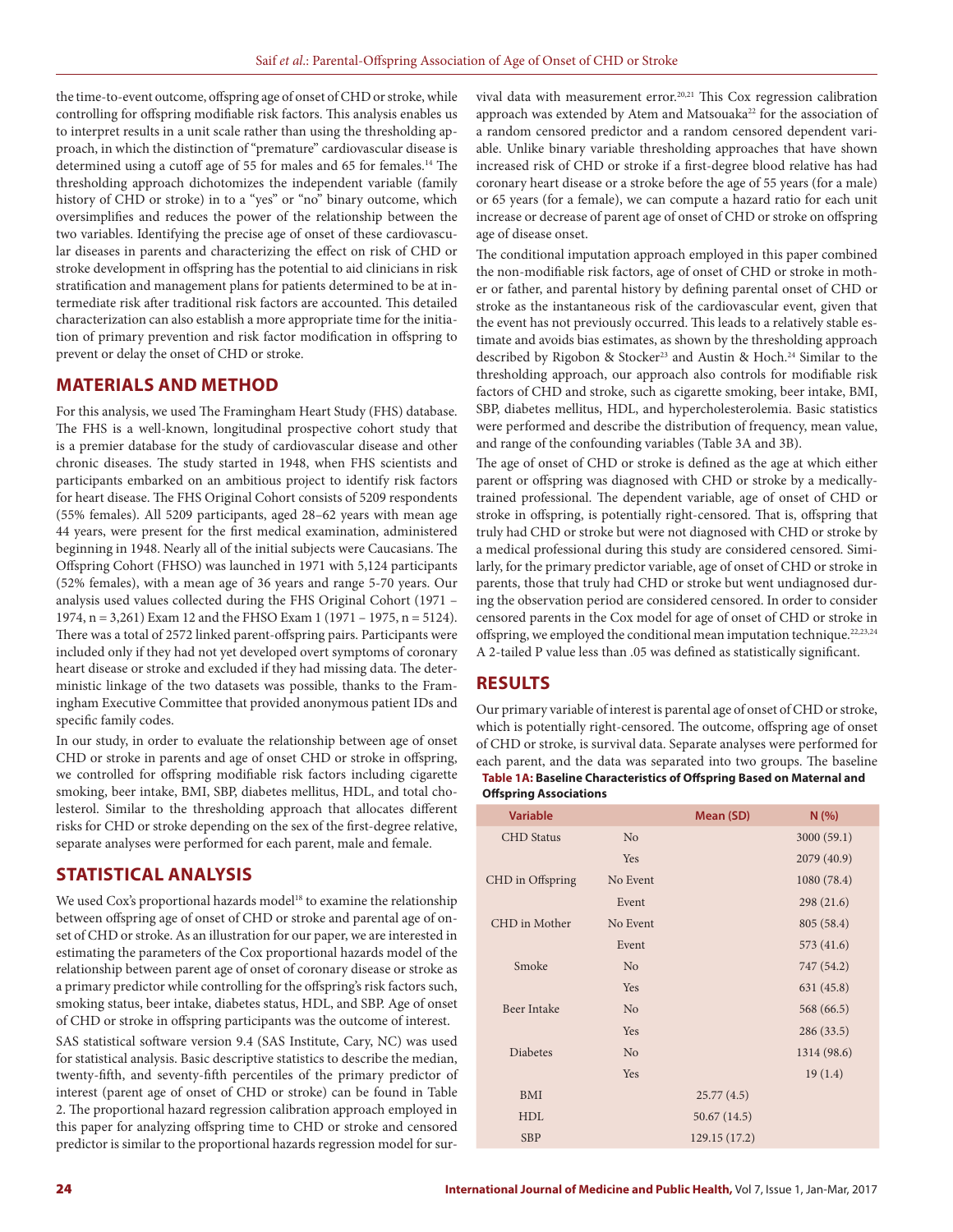characteristics for the men and women in the sample are shown in Table 1A and Table 1B, respectively. The study sample included 2572 subjects in total, consisting of 1378 mothers and 1194 fathers. Out of 1378 mothers, 45.79% of their offspring smoked, 33.49% consumed beer, and 1.43% were diabetic. Maternal mean BMI, HDL, and SBP values were 25.77, 50.67, and 129.15, respectively. Of the 1,194 fathers, 42.21% of their offspring smoked, 36.32% consumed beer, and 1.37% were diabetic. The fathers' mean BMI, HDL, and SBP values were 25.36, 50.69, and 128.10, respectively.

**Table 1B: Baseline Characteristics of Offspring Based on Paternal and Offspring Associations (original)**

| <b>Variable</b>    |                | Mean (SD)    | N(% )       |
|--------------------|----------------|--------------|-------------|
| <b>CHD</b> Status  | N <sub>o</sub> |              | 3000(59.1)  |
|                    | Yes            |              | 2079 (40.9) |
| CHD in Offspring   | No Event       |              | 979 (81.9)  |
|                    | Event          |              | 215(18.0)   |
| CHD in Father      | No Event       |              | 807(67.6)   |
|                    | Event          |              | 387 (32.4)  |
| Smoke              | N <sub>o</sub> |              | 690 (57.8)  |
|                    | Yes            |              | 504 (42.2)  |
| <b>Beer Intake</b> | N <sub>o</sub> |              | 491 (63.7)  |
|                    | Yes            |              | 280(36.3)   |
| <b>Diabetes</b>    | N <sub>o</sub> |              | 1154 (98.6) |
|                    | Yes            |              | 16(1.4)     |
| BMI                |                | 25.36(4.4)   |             |
| <b>HDL</b>         |                | 50.69 (14.2) |             |
| <b>SBP</b>         |                | 128.10(17.3) |             |



 **Figure 1:** Parent-Offspring Kaplan-Meier Survival Estimates

**Table 2: Median Percentile Distribution of Parental Onset of CHD or Stroke (original)**

| <b>Parent</b> | N    | 25% | 50% | 75% |
|---------------|------|-----|-----|-----|
| <b>BMI</b>    | 1194 | 57  | 64  | 71  |
| HDL           | 1378 | 59  | 68  | 75  |
| <b>SBP</b>    | 2572 | 58  | 64  | 73  |

The median age of onset of CHD or stroke was 68 years and 64 years for mothers and fathers, respectively (Figure 1). The 25th and 75th percentiles were 59 and 75 years for mothers, respectively, and 57 years and 71 years for fathers, respectively (Table 2). The overall median age of onset of CHD or stroke in parents was 64 years. The primary variables of interest, paternal and maternal age of onset of CHD or stroke, were imputed using the single imputation for a random censored covariate. Values for the variables BMI, SBP, total cholesterol and HDL, were entered as continuous variables while diabetes status, smoking status and drinking status were entered as categorical variables. Non-diabetics, non-smokers, and non-drinkers, respectively, were the designated reference groups for the categorical variables. Some confounders had missing data. We analyzed the data using SAS 9.4, and assumed that the data is missing is at random.

**F**The Cox proportional hazard (Cox PH) models were used to analyze the relationship between offspring age of onset of CHD or stroke and parental age of onset of CHD or stroke. We presented a separate analysis for

**Table 3A: Survival Analysis for the Association between Maternal Age of Onset of CHD and Offspring Age of Onset of CHD (original)**

| <b>Parameter</b>                          | <b>Estimate (SE)</b>     | <b>Adjusted Hazard Ratio</b><br>(95%C.1) | p-value |
|-------------------------------------------|--------------------------|------------------------------------------|---------|
| Maternal Age<br>of onset of<br><b>CHD</b> | $-0.041(0.009)()$        | $0.96(0.94-0.98)$                        | < .0001 |
| Smoke                                     | 0.547(0.157)             | $1.73(1.27-2.35)$                        | 0.0005  |
| <b>BMI</b>                                | 0.448(0.539)             | $1.57(0.54 - 4.51)$                      | 0.4059  |
| <b>Diabetes</b>                           | $-0.790(1.034)$          | $0.45(0.06-3.44)$                        | 0.4449  |
| <b>SBP</b>                                | $-0.132(0.164)$          | $0.88(0.63 - 1.21)$                      | 0.4180  |
| HDL                                       | $-0.670(0.283)$          | $0.51(0.29-0.89)$                        | 0.0181  |
| Total<br>Cholesterol                      | $-0.838(0.431)$          | $0.43(0.19-1.01)$                        | 0.0521  |
| Beer Intake                               | $\Omega$<br>0.519(0.171) | $1.68(1.20-2.35)$                        | 0.0024  |

#### **Table 3B: Survival Analysis for the Association Between Paternal Age of Onset of CHD and Offspring Age of Onset of CHD (original)**

| <b>Parameter</b>                | <b>Estimate (SE)</b>               | <b>Adjusted Hazard</b><br><b>Ratio(95% C.I)</b> | p-value |
|---------------------------------|------------------------------------|-------------------------------------------------|---------|
| Paternal Age of<br>onset of CHD | $\qquad \qquad$<br>$-0.027(0.011)$ | $0.97(0.95-0.99)$                               | 0.0133  |
| Smoke                           | 0.390(0.181)                       | $1.48(1.04-2.11)$                               | 0.0313  |
| <b>BMI</b>                      | 0.277(0.576)                       | $1.32(0.43 - 4.08)$                             | 0.6300  |
| <b>Diabetes</b>                 | 0.599(0.776)                       | $1.82(0.40-8.34)$                               | 0.4401  |
| <b>SBP</b>                      | $-0.048(0.203)$                    | $0.95(0.64-1.42)$                               | 0.8146  |
| HDI.                            | $-0.965(0.329)$                    | $0.38(0.20-0.73)$                               | 0.0033  |
| <b>Total Cholesterol</b>        | $-0.700(0.530)$                    | $0.50(0.18-1.40)$                               | 0.1863  |
| Beer Intake                     | 0.607(0.200)                       | $1.83(1.24 - 2.71)$                             | 0.0023  |

the association between offspring and maternal age of onset of CHD or stroke and offspring and paternal age of onset of CHD or stroke and controlled for the risk factor covariates: beer drinking status, diabetes status, smoking status, BMI, HDL, SBP, and total cholesterol (Table 3A and 3B). The primary variables of interest, maternal and paternal age of onset of CHD or stroke, are statistically significantly related to age of onset of CHD or stroke in offspring with adjusted hazard ratios of 0.96 and 0.97, respectively. The negative estimates of the coefficients of interest, maternal and paternal age of onset of CHD or stroke, are -0.041 and -0.027, respectively. This signifies that late onset of CHD or stroke events in mothers and fathers is protective of CHD or stroke occurrence in offspring. Significant confounders for offspring age of onset of CHD or stroke were beer intake (maternal P=0.0024 and paternal P=0.0023), HDL (maternal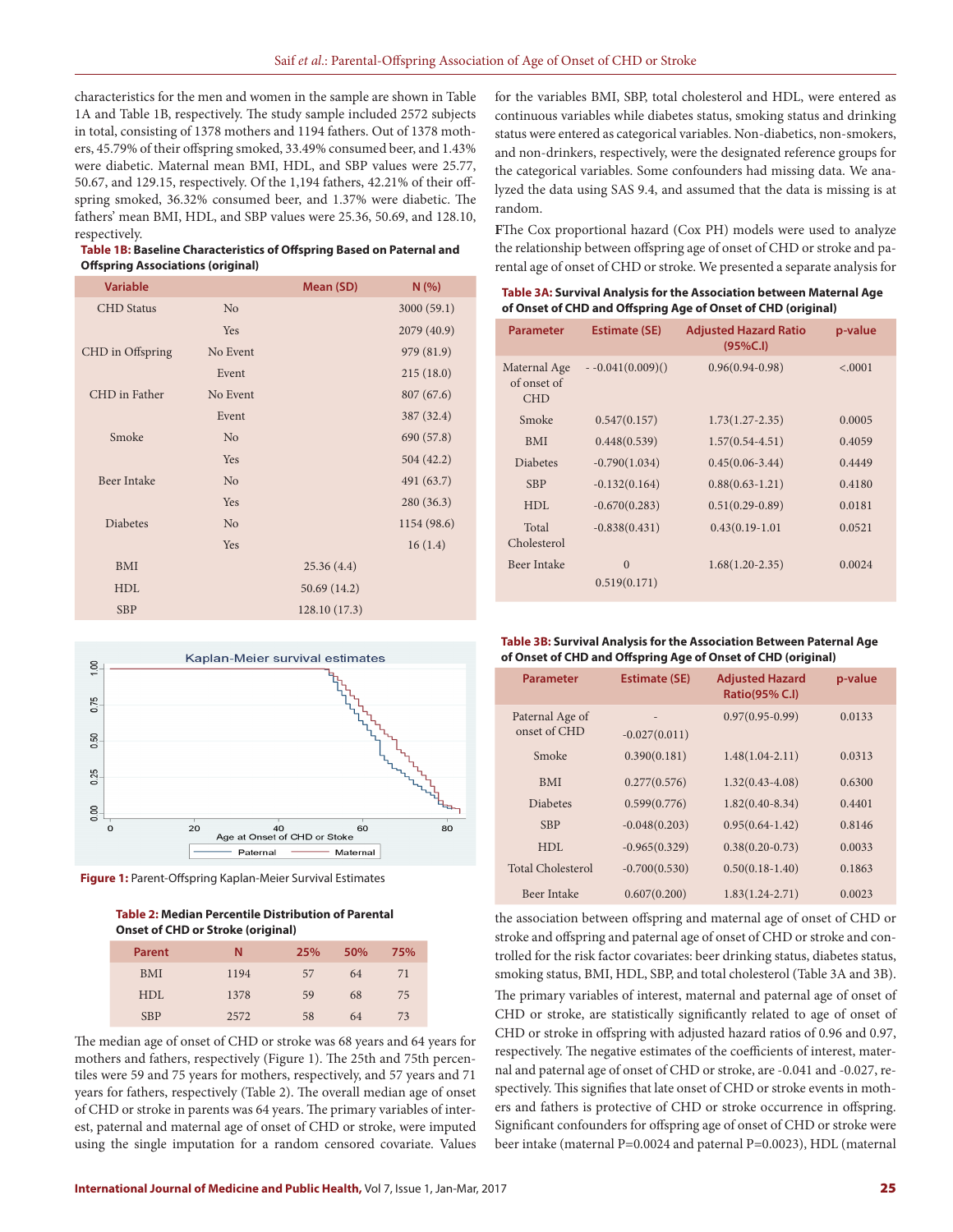$P=0.0181$  and paternal  $P=0.0033$ ), and smoking (maternal  $P=0.0005$  and paternal P=0.0313).

### **DISCUSSION**

In the present study, hazard ratios are used to assess parental-offspring associations of CHD or stroke, enabling us to determine that late onset of CHD or stroke in parents is cardioprotective for offspring. The effects of both maternal and paternal age of onset of CHD or stroke on offspring age of onset of CHD or stroke were statistically significant. The main confounding variables were offspring HDL levels, beer intake, and smoking (maternal relationship only). Previous studies suggest that onset of CHD or strokes in parents could be used as an independent variable to predict the onset of CHD or stroke in offspring<sup>8,20</sup> however, the independent variable, parental age of onset of CHD or stroke, was presented using binary thresholding variables of 55 years for a father and 65 years for a mother, resulting in a relationship with relatively low predictive power and poor precision in the determination of the age of onset in offspring.

Our method differs by using continuous variables and regression models that enables us to present the median percentile distribution of offspring onset of CHD or stroke and to identify a hazard ratio for each unit increase or decrease of parental age of onset of CHD or stroke. This study is the first to present a time-to-event predictor of parental age of onset and time-to-event outcome of offspring age of onset of CHD or stroke while controlling for modifiable risk factors. This association will enable us to interpret results in a unit scale rather than using an oversimplified dichotomous variable that obscures the detail of the relationship between the two variables.

The Framingham Risk Score (FRS) uses a multivariate approach to determine 10-year cardiovascular risk<sup>7</sup> but excludes family history and age of onset as predictive variables, which has been determined through this survival analysis to have a significant association. The addition of multiple risk factors, including family history of CHD, can improve the accuracy of risk estimation for patients at intermediate risk for development of cardiovascular diseases [15]. Furthermore, premature parental CVD has been previously shown to discriminate risk best among offspring with intermediate levels of cardiovascular risk as predicted by current multivariable risk equations.18 While recent studies have confirmed that traditional modifiable risk factors account for the majority of the risk in patients who develop CVD,<sup>25,26</sup> data on parental history can be useful in the clinical setting in the determination of risk among those at intermediate levels of predicted risk (using existing calculators). These methods of risk assessment may alter treatment for the primary prevention of cardiovascular disease in those at borderline risk.

Prior to the Framingham Cohort Study, there was a paucity of large, prospective cohort studies that ascertained and validated parental events independent of and prior to offspring events. As a prospective cohort study, the advantages of using the database provided by the Framingham Study are present in its ability to provide a moderated longitudinal analysis and concurrent follow-up assessments every two to four years of subjects, providing a reliable source of data from which to draw conclusions. This study design allows for a significant reduction in offspring recall bias that may be present in alternative study designs. Also, the provision of a large cohort and cross generational analysis enabled us to assess the parental-offspring associations of CHD and stroke and their risk factors. Limitations of the study include the homogeneity of the study sample; subjects were almost exclusively white, middle class Americans, which may limit the generalizability of the research findings to people of varying ethnic backgrounds in the general population.

Future research can aid in strengthening the specificity of the parentaloffspring association of CHD or stroke. Studies analyzing the effect of family history on cardiovascular risk using more diverse populations,

including ethnic minorities and individuals from other geographic regions, have the potential to produce more generalizable results.

### **ACKNOWLEDGEMENTS**

The data for this study was approved by The University of Texas Health Science Center Institutional Review Board and was made available with the help of the Biologic Specimen and Data Repository Information Coordinating Center. Request for access to the Framingham Pedigree was approved by the Framingham Executive Committee.

#### **CONFLICT OF INTEREST**

None

### **ABBREVIATIONS USED**

CVD: cardiovascular disease; CHD: congestive heart disease; FHS: Framingham Heart Study; HDL: high-density lipoprotein; SBP: systolic blood pressure BMI: body mass index.

#### **REFERENCES**

- 1. World Health Organization: Cardiovascular Disease. www.who.int/mediacentre/factsheets/fs317/en/. Accessed February 16, 2016.
- 2. Tornvall P, Karpe F, Carlson LA, & Hamsten A. Relationships of low density lipoprotein subfractions to angiographically defined coronary artery disease in young survivors of myocardial infarction. Atherosclerosis. 1991;90(1):67-80.
- 3. Griffen BA, Freeman JD, Tait GW, et al. Role of plasma triglyceride in the regulation of plasma low density lipoprotein (LDL) subfractions: relative contribution of small, dense LDL to coronary heart disease risk. Elsvier Science Ireland. 1994;106(2):241-53.
- 4. Friedlander Y, Kark JD, Stein Y. Family history of myocardial infarction as an independent risk factor for coronary heart disease. Br Heart J. 1985;53(4):382-7. PMid:3986055 PMCid:PMC481776.
- 5. Austin MA, Breslow JL, Hennekens CH, *et al*. Low-Density Lipoprotein Subclass Patterns and Risk of Myocardial Infarction. JAMA. 1998;260(13):1917-21. https://doi.org/10.1001/jama.1988.03410130125037 : https://doi.org/10.1001/ jama.260.13.1917
- 6. Jousilahti P, Puska P, Vartiainen E, Pekkanen J, and Tuomilehto J. Parental History of Premature Coronary Heart Disease: An Independent Risk Factor of Myocardial Infarction. J Clin Epidemiol. 1996;49(5):497-503. https://doi. org/10.1016/0895-4356(95)00581-1
- 7. Castelli WP. The Framingham Study: Epidemiology of Coronary Heart Disease. Framingham, MA; Am J of Med, 1984;76(2):4-12. https://doi.org/10.1016/0002- 9343(84)90952-5.
- 8. Colditz GA, Rimm EB, Giovannucci E, *et al*. A Prospective Study of Parental History of Myocardial Infarction and Coro-<br>nary Artery Disease in Men. Am J Cardiol 1991;67(11):933-8. Am J Cardiol 1991;67(11):933-8. https://doi.org/10.1016/0002-9149(91)90163-F
- 9. Lind C, Enga KF, Mathiesen EB, Njølstad I, Braekkan SK, *et al*. The Tromso Study: Family History of Myocardial Infarction and Cause-Specific Risk of Myocardial Infarction and Venous Thromboembolism. Circ Cardiovasc Genet. 2014;7:684- 91. https://doi.org/10.1161/CIRCGENETICS.114.000621 ; PMid:25087051
- 10. Mendez-Cruz AR, Paez A, Jimenez-Flores R, *et al*. Increased inflammationrelated co-stimulatory molecules by HUVECs from newborns with a strong family history of myocardial infarction stimulated with TNF-alpha and oxLDL. Elsevier Immunology Letters. 2007;111:116-23. https://doi.org/10.1016/j.imlet.2007.06.008 ; PMid:17675167.
- 11. Ranthe MF, Petersen JA, Bundgaard H, Wohlfahrt J, Melbye M., & Boyd, H. A. A Detailed Family History of Myocardial Infarction and Risk of Myocardial Infarction-A Nationwide Cohort Study. PloS One. 2015;10(5):e0125896. https://doi. org/10.1371/journal.pone.0125896 ; PMid:26011129 PMCid:PMC4444238.
- 12. Fiska BS, Ariansen I, Graff-Iversen S, Tell GS, Egeland GM, Næss Ø. A Cohort of Norway (CONOR) study. Family history of premature myocardial infarction, life course socioeconomic position and coronary heart disease mortality. International Journal of Cardiology.2015;190:302-30. https://doi.org/10.1016/j. ijcard.2015.04.160 ; PMid:25935617.
- 13. Paixao ARM, Berry JD, Neeland IJ, *et al*. Coronary Artery Calcification and Family History of Myocardial Infarction in the Dallas Heart Study. Am Col of Cardio Foundation. 2014;7(7):679-86. https://doi.org/10.1016/j.jcmg.2014.04.004 ; PMid:24954461.
- 14. Calling S, Ji J, Sundquist J, Sundquist K, & Zöller B. Shared and non-shared familial susceptibility of coronary heart disease, ischemic stroke, peripheral artery disease and aortic disease. International Journal of Cardiology. 2013;168(3):2844-850. https://doi.org/10.1016/j.ijcard.2013.03.149 ; PMid:23642611.